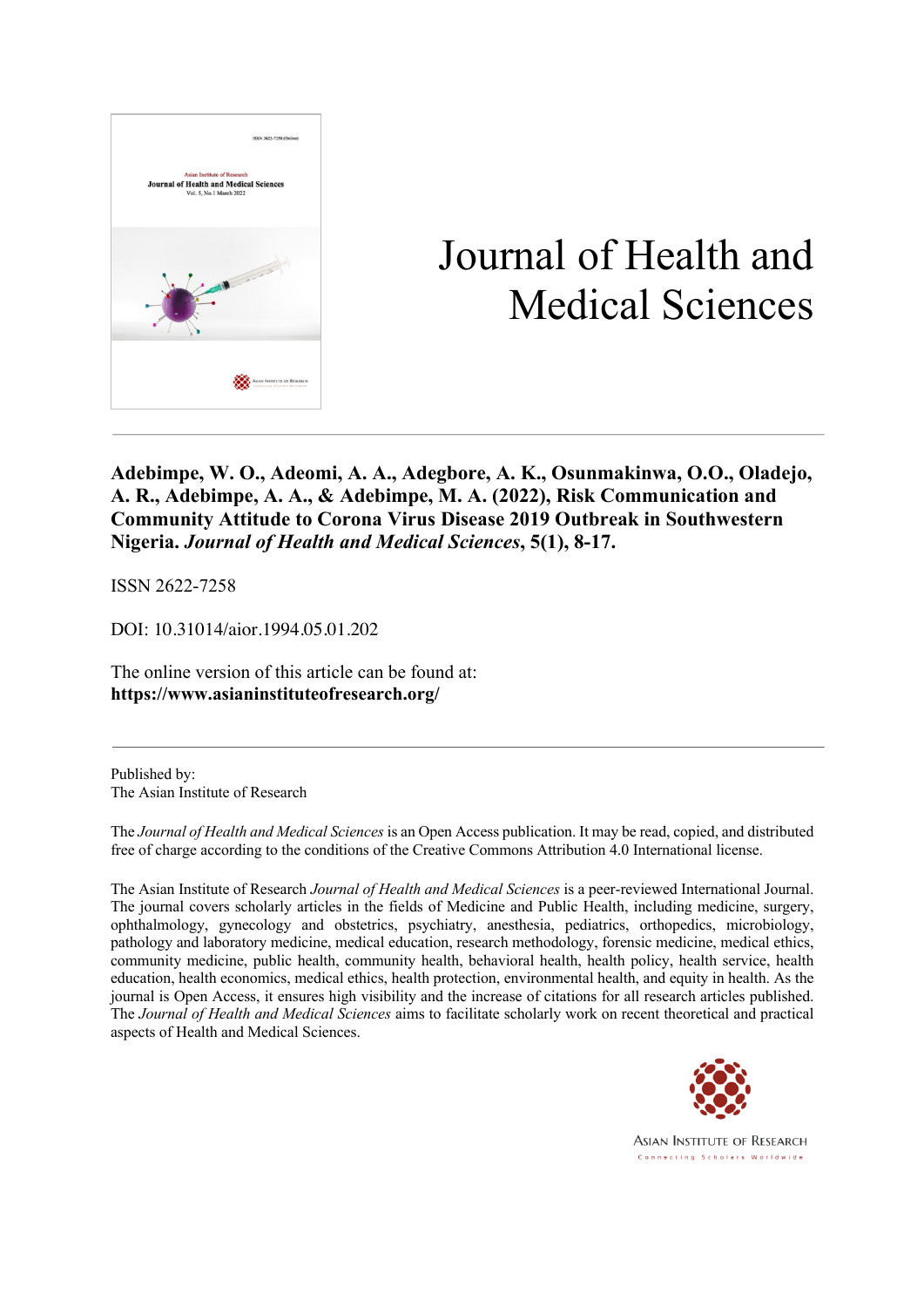

# Risk Communication and Community Attitude to Corona Virus Disease 2019 Outbreak in Southwestern Nigeria

Wasiu Olalekan Adebimpe<sup>1</sup>, Adeleye Abiodun Adeomi<sup>2</sup>, Abidemi Kafayat Adegbore<sup>3</sup>, Olugbenga

Osunmakinwa\*<sup>1</sup>, Abiola Rilwan Oladejo<sup>4</sup>, Akeem Adebayo Adebimpe<sup>5</sup>, Khalid Mohammad<sup>6</sup>

<sup>1</sup> Department of Community Medicine, University of Medical Sciences Ondo Nigeria

<sup>2</sup> Department of Community Health, Obafemi Awolowo University Ile-Ife Nigeria

<sup>3</sup> Department of Public Health Fountain University Osogbo

<sup>4</sup> MurphyGan Consult and Research Support Center Osogbo Nigeria

<sup>5</sup> Department of Nursing, Fountain University Osogbo

<sup>6</sup> Department of Medical Laboratory Sciences, Kwara State University Molete Nigeria

\*Correspondence: Dr. Osunmakinwa Olugbenga Olusegun. Department of Community Medicine, University of Medical Sciences Ondo Nigeria. Email: osunmakinwa2@gmail.com, Tel: +234 803 390 3219

### **Abstract**

Background: The global community is racing to slow down and eventually halt the spread of COVID-19. The success of the ongoing battle against this pandemic all over the world depends on community knowledge and perception. The objective of this study was to assess risk communication, knowledge and community attitudes to COVID-19 outbreaks in southwestern Nigeria. Methods: Community based descriptive cross-sectional study of risk communication, knowledge and community attitude to COVID-19 prevention and control among 1200 community persons selected using multistage sampling methods. Research instrument was a semi-structure interviewer administered questionnaire, and data analyzed using the IBM SPSS software version 23.0. Findings: Mean age of respondents was  $36.0 \pm 12.1$  years, 735 (61.3%) were females and 465 (38.8%) were males. Majority of the respondents (97.5%) had heard about COVID-19, with the radio (65.2%) and television (60.4%) being the major sources of information. Only 455 (37.9%) think that they can get COVID-19, 738 (61.5%) said they were ready to willingly observe staying indoors or lockdown, only 525 (43.8%) have been putting on face mask. Respondents with good knowledge of COVID-19 transmission, symptoms and prevention were 39.6%, 88.7% and 94.5% respectively, while for good perception towards COVID-19 was 72.2%. Predictors of good knowledge of transmission and symptoms of COVID were respondents being above 19 years, being a male and having education level above secondary school. Predictors of good knowledge and perception of prevention and control measures of COVID were respondents being above 19 years, being a female and having education level above secondary school. Conclusion: Good awareness and poor knowledge of COVID-19 transmission, but good knowledge of prevention and good perception were reported among communities in Southwestern Nigeria. Only few believed they could get the disease. This calls for enlightenment campaign and good communication messages directed at the general population.

**Keywords:** COVID-19, Risk Communication, Misconception, Knowledge and Prevention, Southwestern Nigeria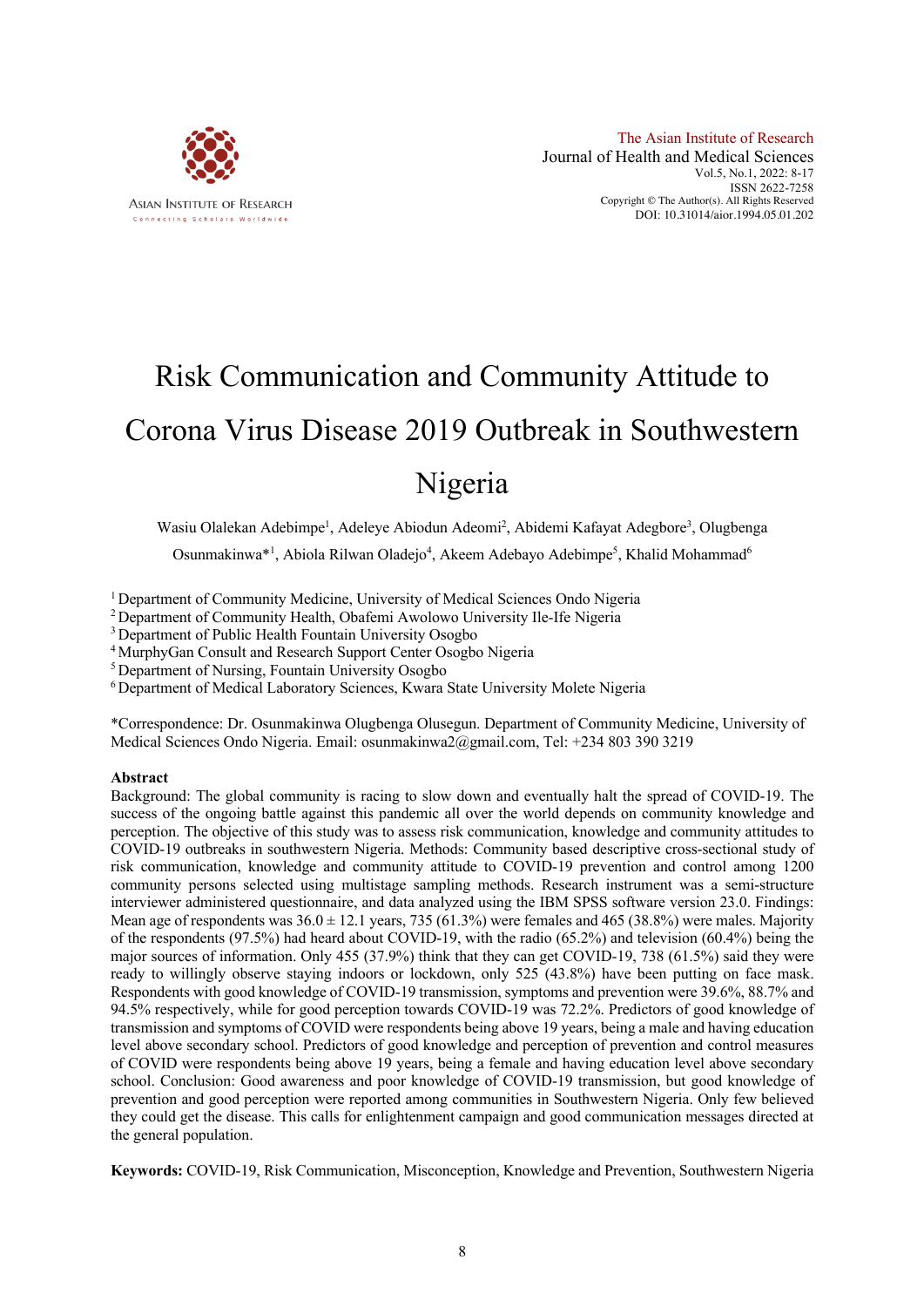# **1. Introduction**

The world is facing one of the worst experiences of a pandemic in several decades, as a new corona virus ravages hard and fast to consume humanity. It is a public health emergency of international concern. Significant mortality and morbidity have been recorded, with huge losses to the world economy. Corona Virus Disease (COVID-19) is one of the several emerging disease of public health importance, others related include the SARS –CoV, H1N1 and MERS-CoV outbreaks of 2003, 2009 and 2013 respectively. The outbreak was first reported by the Chinese health authority to the World Health Organization (WHO) in 2019 as unexplained disease causing flu - like illness with potential respiratory difficulty and high mortality.

The case studies of COVID-19 published in the New England Journal of Medicine (NEJM) on January 29, 2020, encapsulates the first 425 cases recorded in Wuhan. (Li et. al., 2020) Data indicate that the patients' median age was 59 years, with a range of 15 to 89 years. Thus, they reported no clinical cases in children below 15 years of age. There were no significant gender differences (56% male). As of the end of March 2020, a total of 151 cases of COVID-19 were confirmed in Nigeria with 9 hospital discharges and 2 deaths. (Nigerian Center for Disease Control [NCDC], 2019)

The evidence of human-to-human transmission was confirmed among close contacts. (Li et. al., 2020) The epidemic was greeted with several myths and misconceptions about the infection, amidst high media coverage and awareness among community members relating to causes, mode of transmission and prevention and control of COVID-19.

In January 2020, the outbreak was declared by the WHO a Public Health Emergency of International Concern (PHEIC). The CoVs have become the major pathogens of emerging respiratory disease outbreaks. They are a large family of single-stranded RNA viruses (+ssRNA) that can be isolated in different animal species. (Huang et. al., 2020) At the moment, the therapeutic strategies to deal with the infection are only supportive, and prevention aimed at reducing transmission in the community is the best weapon.

The Nigerian Government has announced a number of measures that could mitigate or contain the spread of the epidemic since there is no known cure or effective treatments. Major preventive measures such as wearing of mask, regular hand washing, use of sanitizers among others have to do with the communities. How well the communities can act to prevent spread would depend on their risk communication level and strategies. Taking one recommended action or the other requires full compliance with such provisions, and also requires that these decisions and recommendations be communicated to the community and reinforced. This study therefore assessed risk communication, knowledge and community attitudes to COVID-19 outbreaks in southwestern Nigeria

# **2. Materials and Methods**

# *2.1. Study area*

The study area is Southwestern Nigeria with a population of about 19 million people distributed among six states. COVID 19 has been reported in all the states. Each has their isolation center in preparation for potential outbreaks. There are numerous secondary and tertiary level health facilities for the treatment of COVID-19 within the study area. Lagos State host the first and the largest international airport while some of the States have their respective local airports that are potential entry point for imported COVID-19 cases.

# *2.2. Study designs*

Community based descriptive cross-sectional study to assess risk communication, knowledge and community attitude to COVID-19 in Southwestern Nigeria.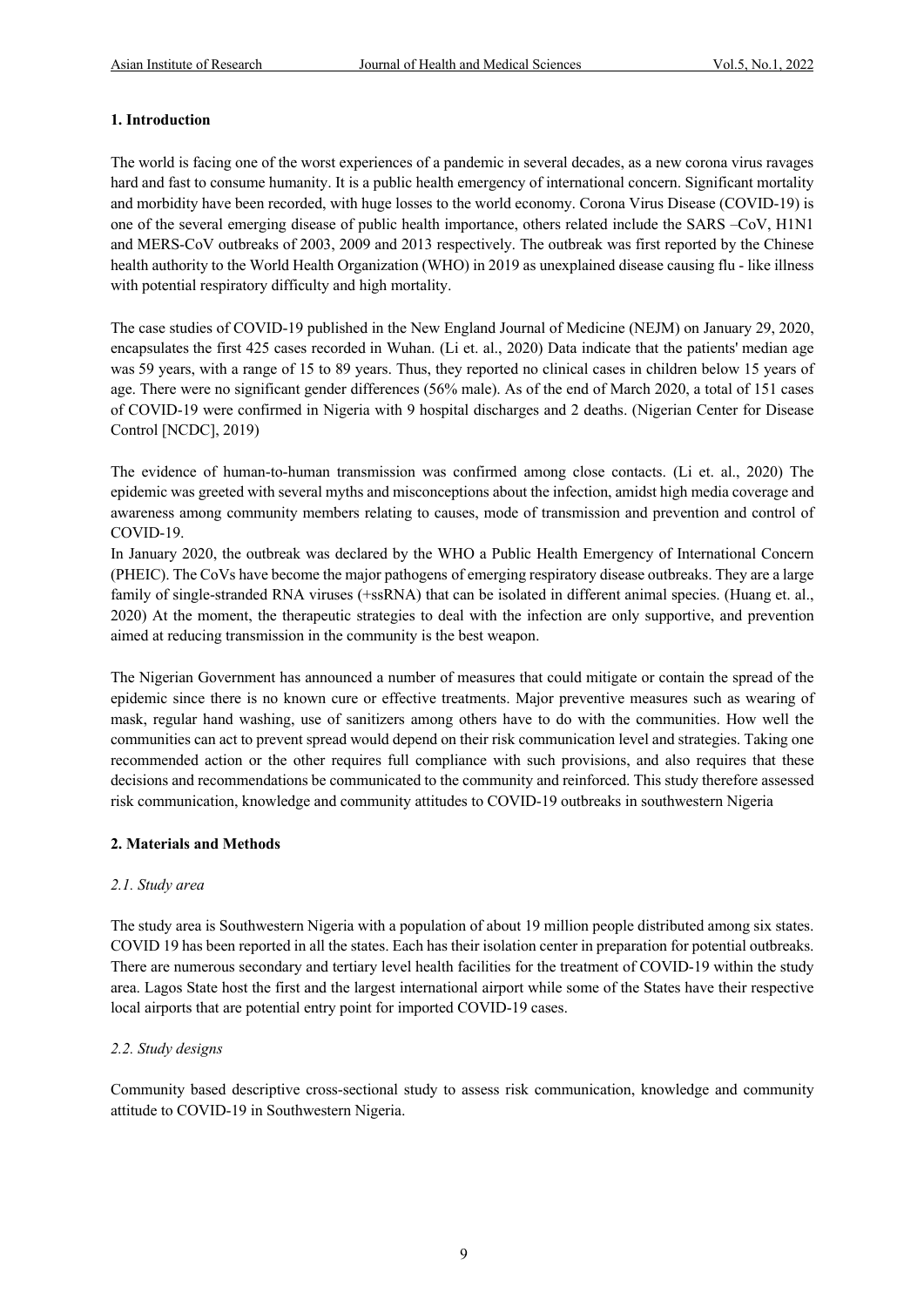## *2.3. Study population*

All individuals or community members aged 18 years and above who are living in specified communities for at least a period of six months. Health care workers and state technical team members in charge of managing COVID-19 outbreak were excluded from this study in order not to introduce bias of knowing the answers already *2.4. Sample size calculation*

Was calculated using the modified Leslie Fishers formula for calculation of sample size, with a prevalence/proportion (knowledge score of those who have heard about COVID-19 assumed to be 0.5 (Araoye, 2004), a sample size of 384 was rounded up to 400 in order to make up for non-response and attrition. The final sample size of 1200 was used for better representation.

## *2.5. Sampling methods*

Three states out of six were selected by simple random sampling (simple balloting) questionnaires were equally distributed by states. In a state, one urban Local Government Area (LGA) was selected by simple random sampling (simple balloting). In a LGA, one ward and three streets were selected by simple random sampling (simple balloting). Houses were selected on a street by selecting every one in three systematically, and one eligible respondent was randomly selected and interviewed .in a selected house until questionnaire allocated for the street was exhausted and another one randomly selected.

## *2.6. Research instruments and data collection*

The research was carried out with the aid of a semi structured interviewer administered pretested questionnaire that was divided into 4 sections. Standard protective methods were adopted during the period of data collection. Instrument was validated by a review of the instrument by an epidemiologist and virologist.

# *2.7. Ethical considerations*

Ethical approval to conduct this study was obtained from the LAUTECH Teaching Hospital Osogbo research ethics committee. Written informed consent was obtained from all these respondents who had given consent into participating in this study

### *2.8. Data management*

Data collected was cleaned and checked for consistency and validity through random checks and double entry. Univariate analysis includes presentation into tables and charts, while bivariate analysis used the Chi squared test to demonstrate relationship between two categorical variables of interest. Knowledge and perception score was calculated by pulling together all relevant variables and estimating about the mean score. Multivariate analysis depicts predictors of knowledge and risk to COVID-19 among respondents. P-value was kept at 5% of significance for all inferential statistics.

### **3. Results**

Table 1 shows that the mean age of respondents was  $36.0 \pm 12.1$  years, with  $366$  (30.5%) of respondents being in the 20-29 years age group; 465 (38.8%) were males, 660 (55.0%) had up to tertiary level education, 413 (34.4%) were never married or single. Table 2 shows that 1180 (98.3%) had heard about COVID-19, with the radio 782 (65.2%), Television 725 (60.4%), the internet 575 (47.9%) and through a friend 420 (35.0) being common sources of information. About 1072 (89.3%) said it is a serious disease, 1144 (95.3%) said it is deadly, 1072 (89.3%) said that the disease is preventable while 575 (47.9%) could list 3 countries presently ravaged by COVID-19.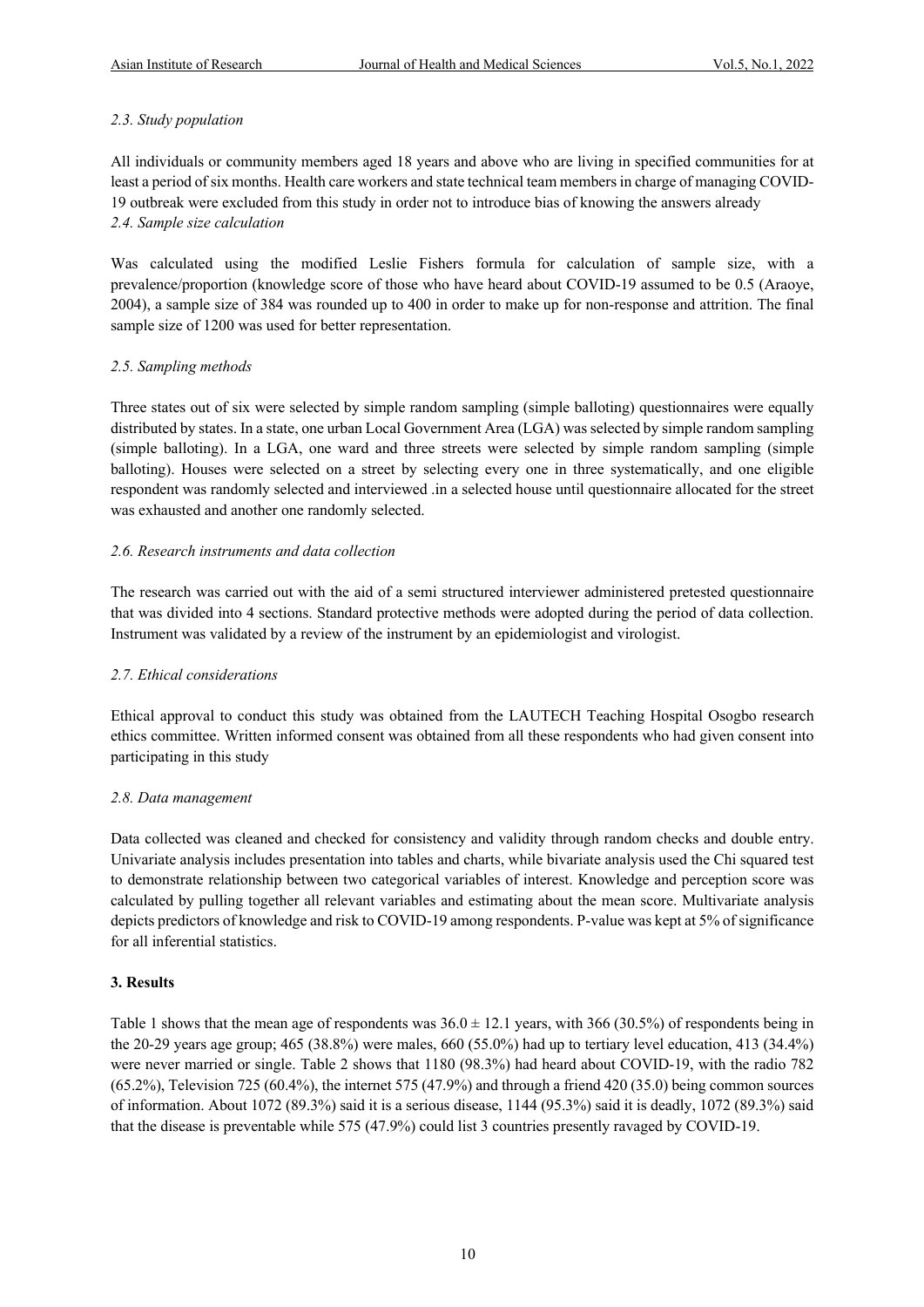| Variable                  | Frequency      | Percentage |
|---------------------------|----------------|------------|
| Age (years)               |                |            |
| $10-19$                   | 60             | 5.0        |
| 20-29                     | 366            | 30.5       |
| 30-39                     | 342            | 28.5       |
| 40-49                     | 245            | 20.4       |
| $>50$                     | 187            | 15.6       |
| <b>Sex</b>                |                |            |
| Male                      | 465            | 38.8       |
| Female                    | 735            | 61.3       |
| <b>Educational status</b> |                |            |
| Primary                   | 46             | 3.8        |
| Secondary                 | 482            | 40.2       |
| Tertiary                  | 660            | 55.0       |
| Koranic                   | 6              | 0.5        |
| No education              | $\overline{c}$ | 0.2        |
| Others                    | $\overline{4}$ | 0.3        |
| Religion                  |                |            |
| Islamic                   | 101            | 8.4        |
| Christianity              | 1096           | 91.3       |
| Traditional               | 3              | 3          |
| <b>Marital status</b>     |                |            |
| Never married or Single   | 413            | 34.4       |
| Divorced                  | 23             | 1.9        |
| Widowed                   | 46             | 3.8        |
| Separated                 | 319            | 26.6       |
| Married                   | 399            | 33.3       |

Table 1: Socio-demographic characteristics of respondents (n=1200)

Mean age=36.0+12.1years

| <b>Variables</b>                                     | Frequency | Percentage |
|------------------------------------------------------|-----------|------------|
| <b>Ever heard of COVID-19</b>                        |           |            |
| Yes                                                  | 1180      | 98.3       |
| N <sub>0</sub>                                       | 14        | 1.2        |
| Not sure                                             | 6         | 0.5        |
| *Source of information                               |           |            |
| Through a friend                                     | 420       | 35.0       |
| Through radio                                        | 782       | 65.2       |
| Through television                                   | 725       | 60.4       |
| Through health care workers                          | 402       | 33.5       |
| Through the internet                                 | 575       | 47.9       |
| Through news paper                                   | 231       | 19         |
| Others                                               | 170       | 14.2       |
| Is it a new disease?                                 |           |            |
| Yes                                                  | 1072      | 89.3       |
| No                                                   | 114       | 9.5        |
| Don't know                                           | 14        | 1.2        |
| Is it a deadly disease?                              |           |            |
| Yes                                                  | 1144      | 95.3       |
| No                                                   | 54        | 4.5        |
| Don't know                                           | 2         | 2          |
| <b>COVID 19 is preventable</b>                       |           |            |
| Yes                                                  | 1072      | 89.3       |
| No                                                   | 92        | 7.7        |
| Don't know                                           | 36        | 3.0        |
| Could list 3 countries presently ravaged by COVID-19 | 575       | 47.9       |
| *multiple response                                   |           |            |

| Table 2: Respondents knowledge on Coronavirus (n=1200) |  |  |
|--------------------------------------------------------|--|--|
|                                                        |  |  |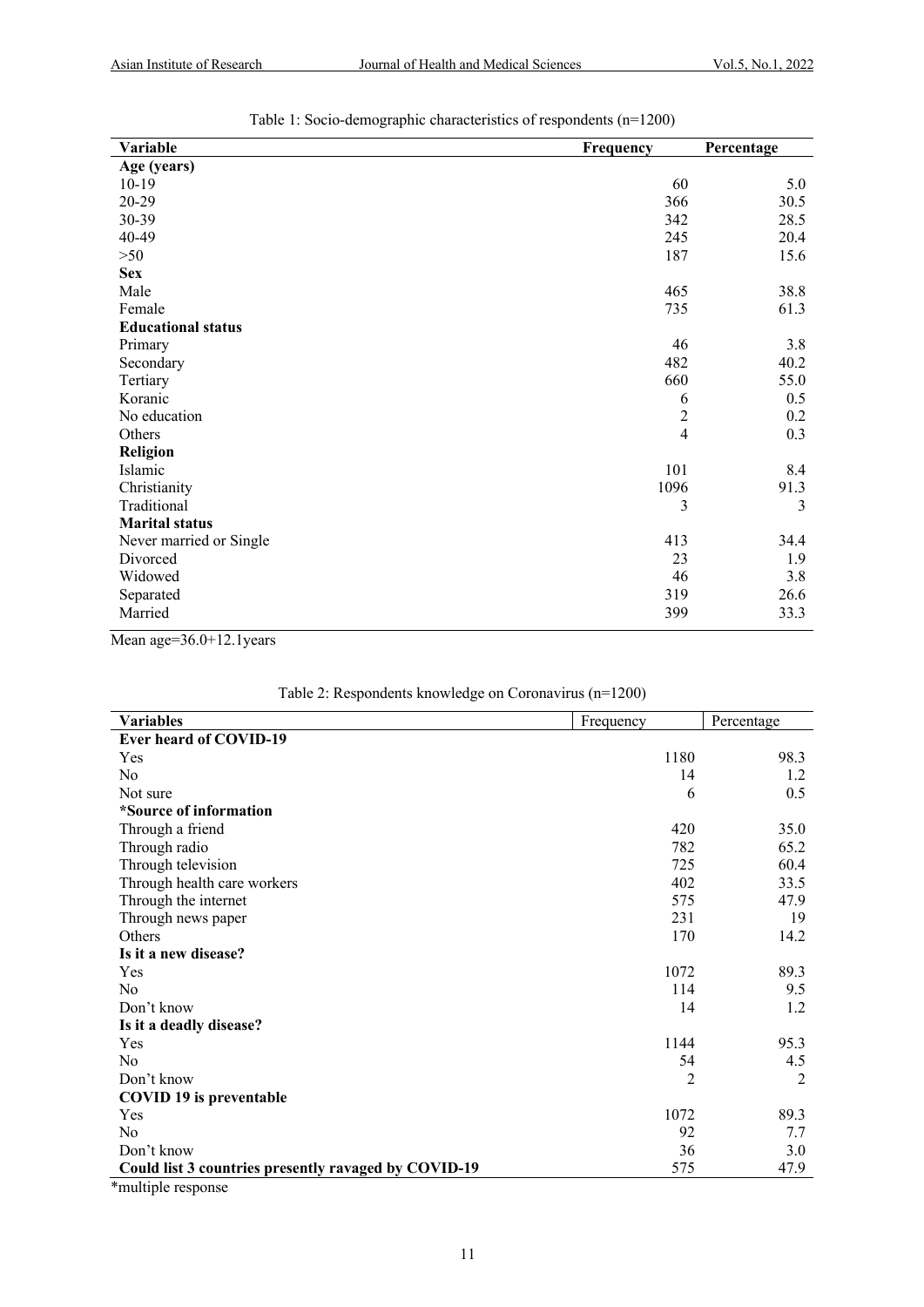Table 3 shows that the common way of acquiring the disease known to the respondents include standing beside infected persons 1056 (88.0%) and breathing into same air with an infected person 975 (81.3%). Despite this, some respondents 523 (43.6) and 858 (71.5%) of respondents still hold the myth that COVID-19 could be transmitted through sexual intercourse and mosquito bites respectively. Fever 1141 (95.1%), sneezing or cold 1149 (95.8%) and cough 1188 (99.0%) were the common symptoms of COVID-19 known to our respondents. Majority (not less than 94.0%) knew each of all the various preventive measures against COVID-19. Only 455 (37.9%) think that they can get COVID-19, while 1171 (97.6%) were willing to enlighten someone on COVID-19 prevention, 766 (63.8%) said they could step down going to places of worship if asked to do so, while 738 (61.5%) said they were ready to willingly observe staying indoors or lockdown.

| Table 3: Respondents knowledge and perception of risk to COVID-19 (n=1200)   |           |            |  |  |  |
|------------------------------------------------------------------------------|-----------|------------|--|--|--|
| <b>Variables</b>                                                             | Frequency | Percentage |  |  |  |
| *Known means of transmitting Corona virus                                    |           |            |  |  |  |
| By standing beside infected person                                           | 1056      | 88         |  |  |  |
| By breathing into same air with an infected person                           | 975       | 81.3       |  |  |  |
| Through bad water                                                            | 415       | 34.6       |  |  |  |
| Through skin to skin contact                                                 | 887       | 73.9       |  |  |  |
| Through sexual intercourse                                                   | 523       | 43.6       |  |  |  |
| Through mosquito bite or contact with some animals                           | 858       | 71.5       |  |  |  |
| *Known symptoms of Corona virus                                              |           |            |  |  |  |
| Cough                                                                        | 1188      | 99         |  |  |  |
| Fever                                                                        | 1141      | 95.1       |  |  |  |
| Shortness of breath                                                          | 796       | 66.3       |  |  |  |
| Chest pains                                                                  | 878       | 73.2       |  |  |  |
| Sneezing or cold                                                             | 1149      | 95.8       |  |  |  |
| Others specify                                                               | 364       | 30.3       |  |  |  |
| *Known means of preventing corona virus                                      |           |            |  |  |  |
| Frequent hand washing                                                        | 1190      | 99.2       |  |  |  |
| Putting on a face mask                                                       | 1166      | 97.2       |  |  |  |
| Rubbing sanitizer on your hands                                              | 1172      | 97.7       |  |  |  |
| Covering mouth during sneezing and coughing                                  | 1179      | 98.3       |  |  |  |
| Avoiding crowd                                                               | 1182      | 98.5       |  |  |  |
| Avoiding someone who just travelled to Nigeria from abroad                   | 1176      | 98         |  |  |  |
| Talking to others on the need to avoid corona virus                          | 1133      | 94.4       |  |  |  |
| Calling on a doctor if you have symptom of flu                               | 1161      | 96.8       |  |  |  |
| Drinking & putting lime, moringa, salt etc inside bathing water              | 523       | 43.6       |  |  |  |
| Do you think you can get or catch corona virus                               |           |            |  |  |  |
| Yes                                                                          | 455       | 37.9       |  |  |  |
| No                                                                           | 654       | 54.5       |  |  |  |
| Don't know                                                                   | 91        | 7.6        |  |  |  |
| Are you willing to submit yourself to the health authority to be followed up |           |            |  |  |  |
| for 14 days if you accidentally come in contact with an infected person.     |           |            |  |  |  |
| Yes                                                                          | 1159      | 96.6       |  |  |  |
| N <sub>0</sub>                                                               | 23        | 1.9        |  |  |  |
| Don't know                                                                   | 18        | 1.5        |  |  |  |
| Are you willing to enlighten someone on COVID-19 prevention.                 |           |            |  |  |  |
| Yes                                                                          | 1171      | 97.6       |  |  |  |
| No                                                                           | 29        | 2.5        |  |  |  |
| *Ready to observe the following willingly if directed by Governments         |           |            |  |  |  |
| If they asked you not to go to places of worship                             | 766       | 63.8       |  |  |  |
| If they direct you not to go to parties/occasions                            | 1008      | 84.0       |  |  |  |
| If they restrict you and asked you to avoiding crowds                        | 962       | 80.2       |  |  |  |
| Closing your school or streets                                               | 772       | 64.3       |  |  |  |
| Asking you to stay indoors and not come out (lockdown)<br>$*11$              | 738       | 61.5       |  |  |  |

\*multiple response

Concerning actions and activities recently being performed by respondents, 1001 (83.4%) said they have been observing regular hand-washing, 725 (60.3%) have been using sanitizers, 806 (67.2%) have been covering their mouth during sneezing and coughing while only 525 (43.8%) have been putting on face mask (Table 4).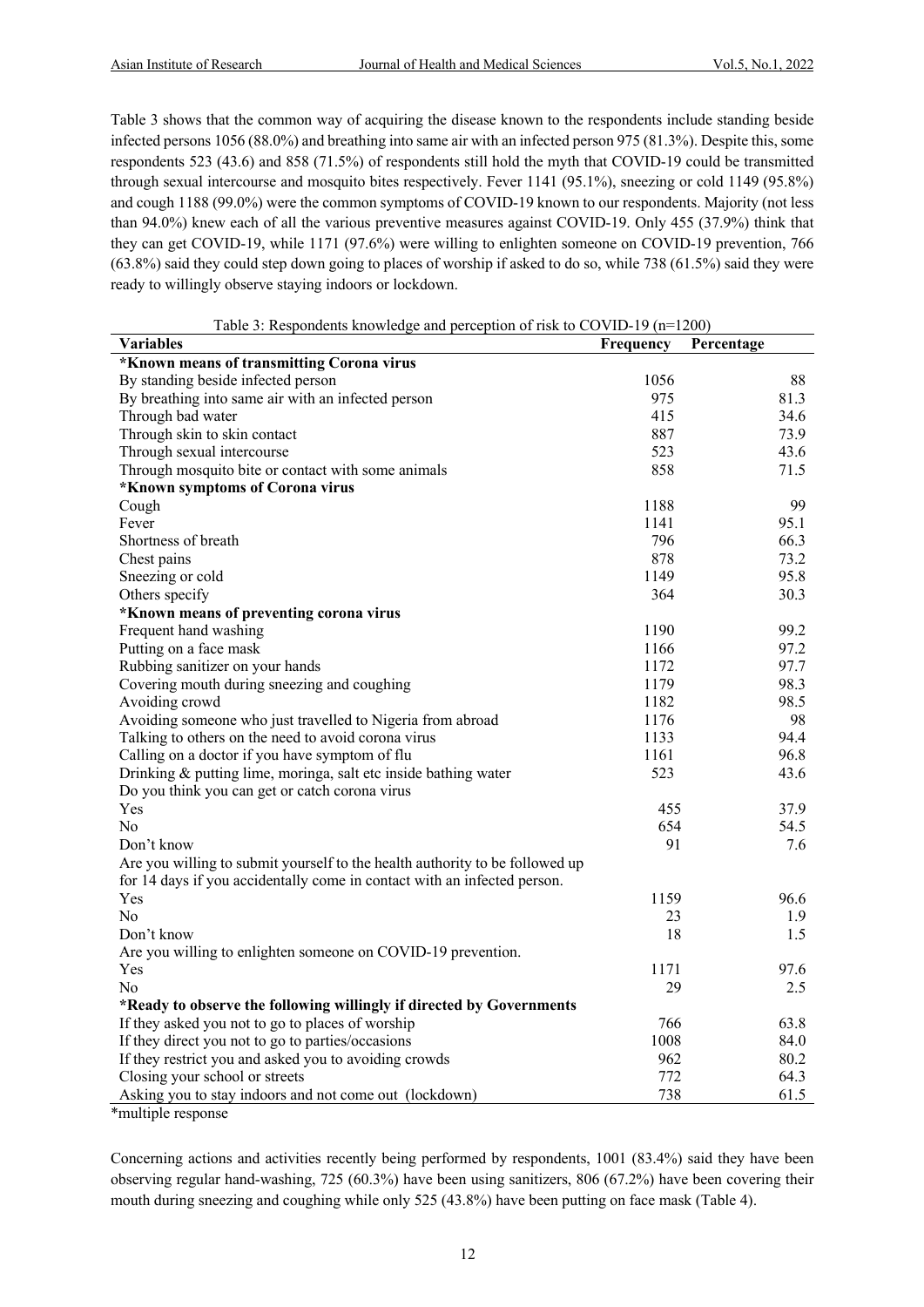Respondents less than 20 years were 1.3 (1/0.77) times less likely to have good knowledge about transmission of COVID-19 compared to those who were above 19 years (OR 0.77, 95% CI 0.5757 - 1.0393), and this observation was found to be statistically significant ( $p = 0.043$ ). Male respondents were 1.4 times more likely to have good knowledge about transmission of COVID-19 compared to those who were females ((OR 1.38, 95% CI 1.0842 - 1.7489) and this observation was found to be statistically significant ( $p = 0.004$ ). Respondents with secondary education and below were 1.2 (1/0.84) times less likely to have good knowledge about transmission of COVID-19 compared to those who had tertiary education and above (OR 0.84, 95% CI 0.6654 - 1.0662) though this observation was found not to be statistically significant ( $p = 0.077$ ). Thus, predictors of good knowledge about transmission of COVID-19 were above 19 years, being a male and having education level above secondary school.

| <b>Actions</b>                   | None/never in     | Occasionally | <b>Sometimes</b> | <b>Regularly</b> |  |  |
|----------------------------------|-------------------|--------------|------------------|------------------|--|--|
|                                  | the last one week | (like once)  | $(2-4 \times)$   |                  |  |  |
| Frequent hand washing            | 43(3.6)           | 92(7.7)      | 64(5.3)          | 1001(83.4)       |  |  |
| Putting on a face mask           | 163(13.6)         | 351(29.3)    | 161(13.4)        | 525(43.8)        |  |  |
| Rubbing sanitizer on your hands  | 132(11.0)         | 209(17.4)    | 136(11.3)        | 723(60.3)        |  |  |
| Covering mouth during sneezing   | 73(6.1)           | 168(14.0)    | 153(12.8)        | 806(67.2)        |  |  |
| and coughing                     |                   |              |                  |                  |  |  |
| Avoiding crowd                   | 91(7.6)           | 220(18.3)    | 113(9.4)         | 776(64.7)        |  |  |
| Avoiding someone<br>who just     | 160(13.3)         | 264(22.0)    | 39(3.3)          | 737(61.4)        |  |  |
| travelled to Nigeria from abroad |                   |              |                  |                  |  |  |
| Talking to others on the need to | 148(12.3)         | 256(21.3)    | 134(11.2)        | 662(55.2)        |  |  |
| avoid corona virus               |                   |              |                  |                  |  |  |

Table 4: Risk assessment of COVID-19 among respondents (n=1200)

Respondents less than 20 years were 2.3 (1/0.43) times less likely to have good knowledge about symptoms of COVID-19 compared to those who were above 19 years (OR 0.43, 95% CI 0.2904 -0.6465), and this observation was found to be statistically significant ( $p = 0.001$ ). Male respondents were 12 times more likely to have good knowledge about symptoms of COVID-19 compared to those who were females (OR 1.24, 95% CI 0.8429 - 1.8350), but this observation was found not to be statistically significant ( $p = 0.136$ ). Respondents with secondary education and below were 1.8 (1/0.56) times less likely to have good knowledge of symptoms of COVID-19 compared to those who had tertiary education and above (OR 0.56, 95% CI 0.3834 - 0.8104) though this observation was found not to be statistically significant ( $p = 0.077$ ). Thus, predictors of good knowledge about symptoms of COVID were respondents being above 19 years, being a male and having education level above secondary school.

Respondents less than 20 years were 1.9 (1/0.54) times less likely to have good knowledge about prevention and control of COVID-19 compared to those who were above 19 years (OR 0.54, 95% CI 0.3134 - 0.9358, and this observation was found to be statistically significant ( $p = 0.017$ ). Male respondents were 1.3 (1/0.77) times less likely to have good knowledge of prevention and control of COVID-19 compared to those who were females (OR 0.77, 95% CI 0.4669 - 1.2781) though this observation was found not to be statistically significant (p 0.158). Respondents with secondary education and below were 3.3 (1/0.30) times less likely to have good knowledge about prevention and control of COVID-19 compared to those who had tertiary education and above (OR 0.30, 95% CI 0.1760 - 0.5259) and this observation was found to be statistically significant ( $p = 0.001$ ). Thus, predictors of good knowledge about prevention and control of COVID-19 were respondents being above 19 years, being a female and having education level above secondary school.

Respondents less than 20 years were 1.5 (1/0.67) times less likely to have good perception about the prevention and control measures of COVID-19 compared to those who were above 19 years (OR 0.67, 95% CI 0.4929 - 0.9026), and this observation was found to be statistically significant ( $p = 0.004$ ). Male respondents were about 1.1 (1/0.87) times likely to have good perception about the prevention and control measures about COVID-19 compared to those who were females (OR 0.87, 95% CI 0.6706 -1.1233) though this observation was found not to be statistically significant ( $p = 0.141$ ). Respondents with secondary education and below were 1.4 (1/0.74) times less likely to have good perception about the prevention and control measures of COVID-19 compared to those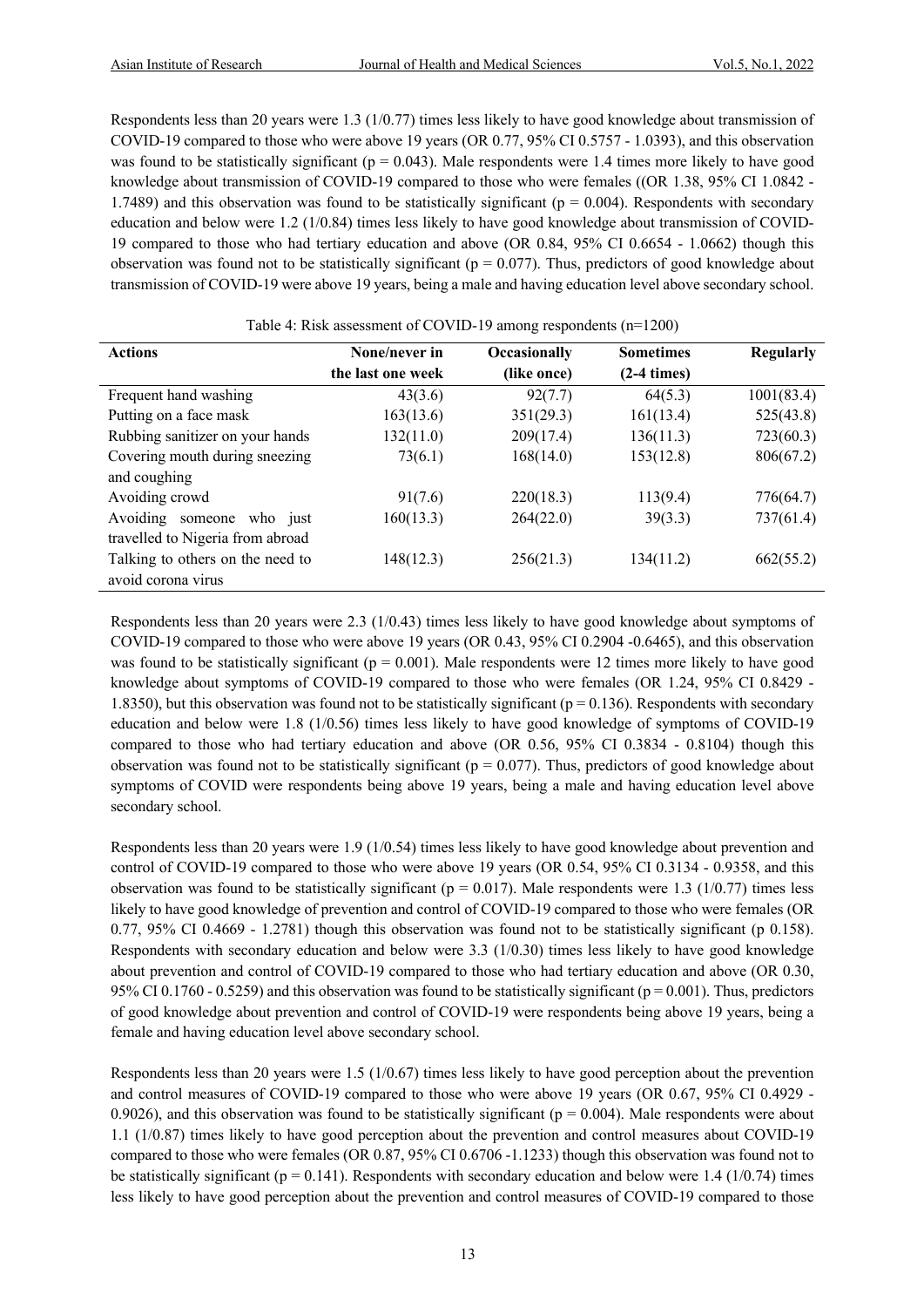who had tertiary education and above (OR 0.74, 95% CI 0.5770 - 0.9585) and this observation was found to be statistically significant (p 0.011). Thus, predictors of good perception about the prevention and control measures of COVID-19 were respondents being above 19 years, being a female and having education level above secondary school.

| <b>Variables</b>          |           | <b>Bivariate analysis</b>              |                  |         |                                 | <b>Binary logistic regression</b>                              |        |           |
|---------------------------|-----------|----------------------------------------|------------------|---------|---------------------------------|----------------------------------------------------------------|--------|-----------|
|                           | Good      | Poor                                   | $\overline{X^2}$ | P value | <b>OR</b>                       | $95\sqrt{cI}$                                                  |        | P value   |
|                           |           |                                        | value            |         |                                 | Lower                                                          | Upper  |           |
|                           |           | <b>Knowledge score of transmission</b> |                  |         | Knowledge score of transmission |                                                                |        |           |
| Age                       |           |                                        | 2.914            | 0.088   | 0.77                            | 0.5757                                                         | 1.0393 | $0.043**$ |
| $<$ 19 years              | 85(35.7)  | 153(64.3)                              |                  |         |                                 |                                                                |        |           |
| $>20$ years *             | 390(41.8) | 543(58.2)                              |                  |         |                                 |                                                                |        |           |
| <b>Sex</b>                |           |                                        | 6.897            | 0.009   | 1.38                            | 1.0842                                                         | 1.7489 | $0.004**$ |
| Male                      | 204(45.3) | 246(54.7)                              |                  |         |                                 |                                                                |        |           |
| Female*                   | 271(37.6) | 450(62.4)                              |                  |         |                                 |                                                                |        |           |
| <b>Education status</b>   |           |                                        | 2.037            | 0.154   | 0.84                            | 0.6654                                                         | 1.0662 | 0.077     |
| Secondary and below       | 197(38.3) | 318(61.7)                              |                  |         |                                 |                                                                |        |           |
| Tertiary and above *      | 278(42.4) | 378(57.6)                              |                  |         |                                 |                                                                |        |           |
|                           |           | Knowledge score of symptoms            |                  |         |                                 | Knowledge score of symptoms                                    |        |           |
| Age                       |           |                                        | 17.520           | 0.001   | 0.43                            | 0.2904                                                         | 0.6465 | $0.001**$ |
| $\leq$ 19 years           | 197(82.1) | 43(17.9)                               |                  |         |                                 |                                                                |        |           |
| $>20$ years *             | 867(91.4) | 82(8.6)                                |                  |         |                                 |                                                                |        |           |
| <b>Sex</b>                |           |                                        | 1.211            | 0.271   | 1.24                            | 0.8429                                                         | 1.8350 | 0.136     |
| Male                      | 420(90.7) | 43(9.3)                                |                  |         |                                 |                                                                |        |           |
| Female*                   | 644(99.7) | 82(11.3)                               |                  |         |                                 |                                                                |        |           |
| <b>Education status</b>   |           |                                        | 9.562            | 0.002   | 0.56                            | 0,3834                                                         | 0.8104 | $0.001**$ |
| Secondary and below       | 450(86.4) | 71(13.6)                               |                  |         |                                 |                                                                |        |           |
| Tertiary and above *      | 614(91.9) | 54(8.1)                                |                  |         |                                 |                                                                |        |           |
|                           |           | Knowledge score of prevention          |                  |         |                                 |                                                                |        |           |
| Age                       |           |                                        | 4.963            | 0.026   | 0.54                            | Knowledge score of prevention<br>$0.017**$<br>0.3134<br>0.9358 |        |           |
| $\leq$ 19 years           | 220(91.7) | 20(8.3)                                |                  |         |                                 |                                                                |        |           |
| $>20$ years *             | 914(95.3) | 45(4.7)                                |                  |         |                                 |                                                                |        |           |
| <b>Sex</b>                |           |                                        | 1.014            | 0.314   | 0.77                            | 0.4669                                                         | 1.2781 | 0.158     |
| Male                      | 435(93.8) | 29(6.2)                                |                  |         |                                 |                                                                |        |           |
| Female*                   | 699(95.1) | 36(4.9)                                |                  |         |                                 |                                                                |        |           |
| <b>Educational status</b> |           |                                        | 20.062           | 0.001   | 0.30                            | 0.1760                                                         | 0.5259 | $0.001**$ |
| Secondary and below       | 481(91.3) | 46(8.7)                                |                  |         |                                 |                                                                |        |           |
| Tertiary and above *      | 653(97.2) | 19(2.8)                                |                  |         |                                 |                                                                |        |           |
|                           |           | Perception score to prevention         |                  |         |                                 | Perception score to prevention                                 |        |           |
| Age                       |           |                                        | 6.938            | 0.008   | 0.67                            | 0.4929                                                         | 0.9026 | $0.004**$ |
| $\leq$ 19 years           | 157(65.4) | 83(34.6)                               |                  |         |                                 |                                                                |        |           |
| $>20$ years *             | 709(73.9) | 250(26.1)                              |                  |         |                                 |                                                                |        |           |
|                           |           |                                        | 1.159            | 0.282   | 0.87                            | 0.6706                                                         | 1.1233 | 0.141     |
| <b>Sex</b><br>Male        |           |                                        |                  |         |                                 |                                                                |        |           |
| Female*                   | 327(70.5) | 137(29.5)                              |                  |         |                                 |                                                                |        |           |
|                           | 539(73.3) | 196(26.7)                              |                  |         |                                 |                                                                |        |           |
| <b>Education status</b>   |           |                                        | 5.249            | 0.022   | 0.74                            | 0.5770                                                         | 0.9585 | $0.011**$ |
| Secondary and below       | 363(68.9) | 164(31.1)                              |                  |         |                                 |                                                                |        |           |
| Tertiary and above *      | 503(74.9) | 169(25.1)                              |                  |         |                                 |                                                                |        |           |

\*Reference category \*\*Significant p value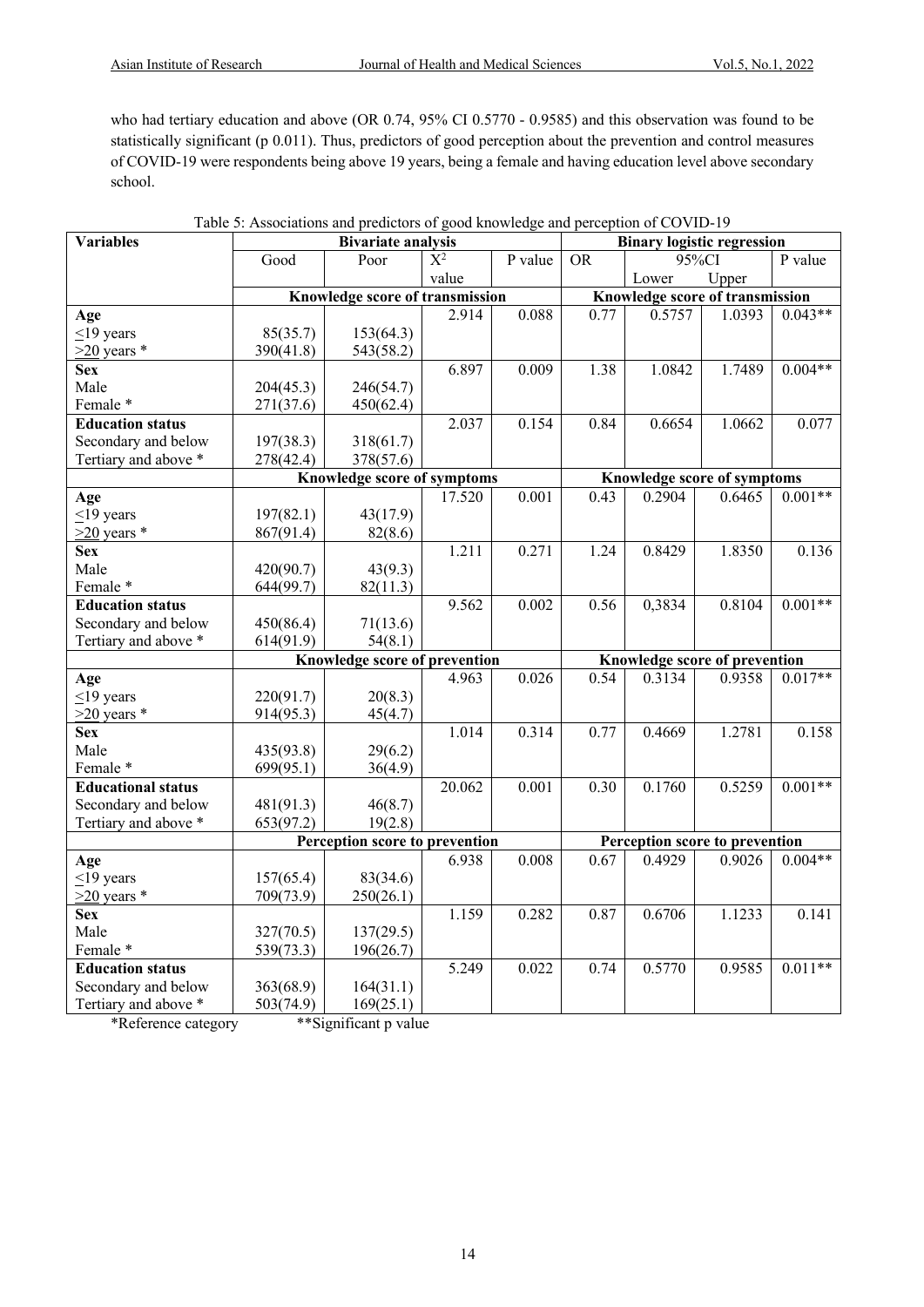

Figure 1: Mean knowledge and perception scores of COVID-19

#### **4. Discussions**

Nigeria is still at the centre of the COVID-19 pandemic, with increasing number of cases being detected daily. While the government and other stakeholders are investing a lot of resources in educating the public about the disease and the need for them to adopt preventive practices, little or nothing exists in the literature about the risk communication, knowledge and community attitude to the disease. Understanding these, will help to know the gaps in knowledge, negative attitude and possible misconceptions, which could then be factored in designing appropriate messages and methods; hence this study.

The level of awareness about COVID-19 was very high among the respondents, and almost all of them had heard about COVID-19 before. This supports another study on COVID-19. (Geldsetzer, 2020) This should not be surprising with the publicity that has been given to the disease on both the conventional and news media, and rightfully so. In fact, the concern should be why 2% of the population has never heard about the disease with all that has happened. The major sources of information have been the radio, television and internet. While the important role of the radio and television in disseminating health information has been well noted and published, the emerging important role of the internet must be acknowledged and properly harnessed for health promotion and education, especially as it relates to COVID-19. This is particularly so, because it can be a tool for spreading misconceptions, myths and falsehoods because it is largely unregulated. (Geldsetzer, 2020) (Bhagavathula et. al., 2020)

The high level of awareness among respondents did not however translate to high comprehensive knowledge about the transmission of COVID-19. A very important part of the epidemiology of a disease that should be understood is the transmission, because it will inform measures that will be put in place to prevent its spread. It was however a thing of concern that only about two-fifths of the respondents had good comprehensive knowledge about this. This is similar to what was reported by Bhagavathula and others Bhagavathula et. al., (2020) in United Arab Emirates, but different from what was reported among residents of the United States (US), United Kingdom (UK) Geldsetzer, (2020) and China, Zhong et. al. (2020) where they reported very high comprehensive knowledge among their respondents. This difference may however be due to the different methodologies used, both of these studies were online surveys, with a tendency to attract those of relatively higher socio-economic status.

The widespread myths about the transmission of COVID-19 was also of concern in the present study, with a little more than 7 out of 10 of the respondents believing that it could be transmitted by mosquito bite, more than twofifths believed it could be sexually transmitted and a third of them believed it could be spread by bad water. Misconceptions were also reported by Geldsetzer. (Geldsetzer, 2020) For improved effectiveness of the health education interventions for COVID-19, there will be a need to deliberately address these misconceptions.

It was encouraging that majority of the people had good comprehensive knowledge about the symptoms, prevention and control of COVID-19, however there were some gaps in the knowledge that should be of concern to the stakeholders. More than two-fifths still thought they could prevent COVID-19 by drinking and putting lime, moringa, and salt. inside bathing water. This misconception for example, has the potential to give a sense of false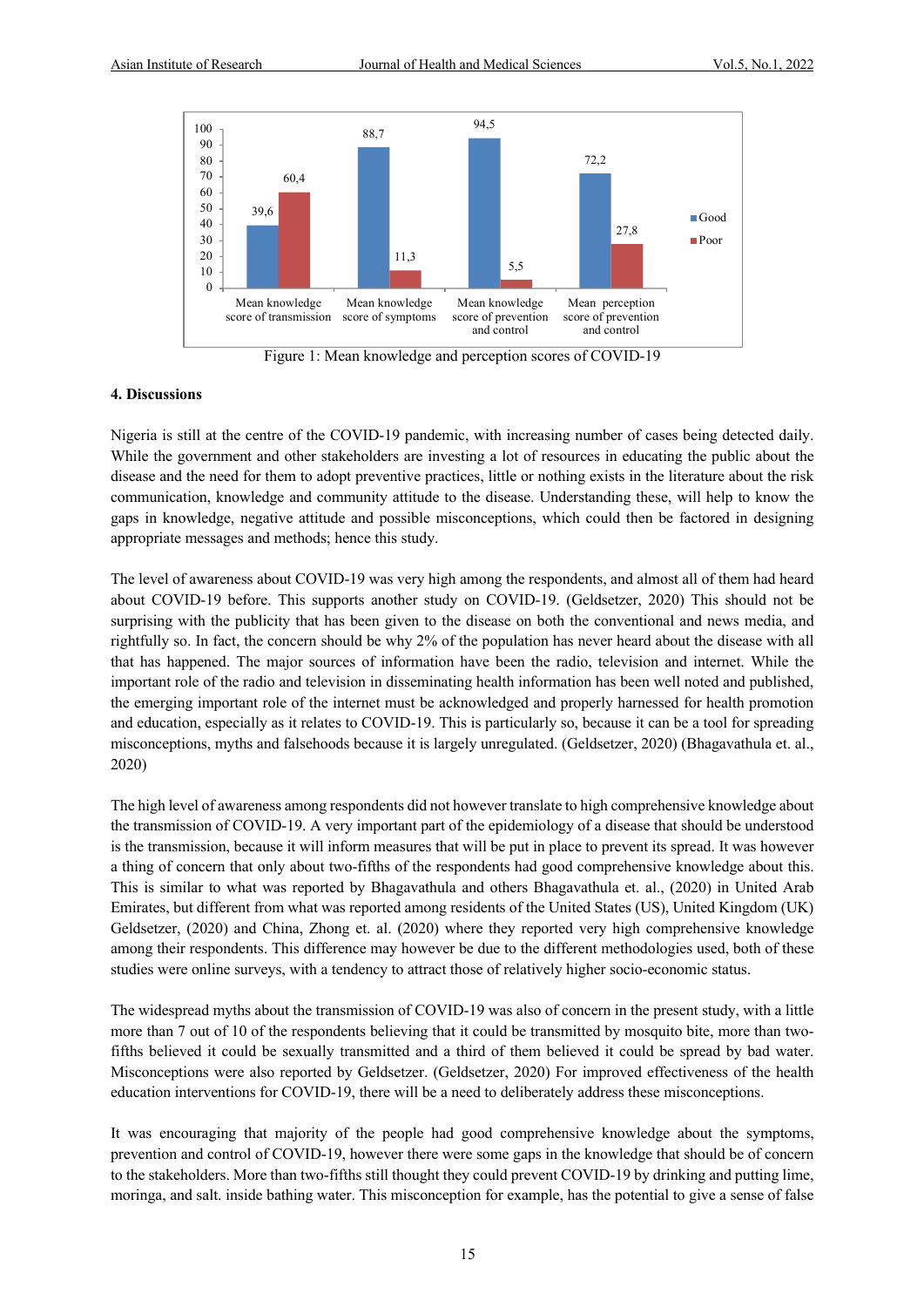security to people and hence they may not take the conventional preventive measures seriously. Furthermore, it also seems that the commonly known symptoms of COVID-19 are cough, fever and sneezing/cold. A third of the respondents and more than a quarter did not know about shortness of breath and chest pains respectively. Although other previous studies have generally reported good knowledge, there have been reports of misconceptions and knowledge gaps too. (Geldsetzer, 2020; Bhagavathula et. al., 2020) Similar trend of misconceptions was observed during the early days of SARS pandemic. (Jiao et. al., 2005) This finding further underscores the need to continually review the content and methods of the health education programmes.

The overall perception of the respondents towards the prevention and control of COVID-19 was good with 7 out of 10 respondents having a favourable/positive attitude towards it. This is similar to what has been reported by previous studies. Geldsetzer, (2020). (Zhong et. al., 2020) This notwithstanding, there are gaps also that must be addressed by any planned health education interventions. A major one is their perceived vulnerability to the disease, with less than two-fifths agreeing that they are at risk of COVID-19. This is important because perceived vulnerability would affect how preventive measures are embraced. Another area of concern is that nearly 40% of the respondents were not willing to stay indoors, close schools or streets and not go to places of worship even if directed by the government. These may be due to the poor comprehensive knowledge by many of the respondents about the transmission of COVID-19, as knowledge has been found to predict attitude towards COVID-19. (Zhong et. al., 2020)

The risk assessment showed that only the frequent hand washing has been embraced by majority of the respondents, other evidence-based preventive practices have not been widely adopted by the respondents. Only three-fifths of the respondents rubbed sanitizer regularly, avoided crowded areas and avoided recent travelers, especially to high risk locations regularly. More disturbingly, only two-fifths of the respondents wore masks regularly even in crowded areas. This finding is different from that in China where more than 9 out of 10 wore masks regularly when going out, and most of them avoided crowded places. (Zhong et. al., 2020) More, therefore needs to be done in educating Nigerians.

Those respondents who were younger than 20 years (adolescents) consistently had significantly poorer knowledge (about transmission, symptoms, prevention and control) and perception towards COVID-19. Similarly, the younger age group in China was also found to have significantly poorer knowledge about COVID-19. (Zhong et. al., 2020) This age group should therefore be targeted for educational intervention programmes for COVID-19. Understandably also, those with lower educational status were significantly associated with poorer knowledge and perception towards COVID-19. Stakeholders will therefore need to target this group by using appropriate media, language and presentation methods for them, to ensure no one is left behind in the fight against COVID-19. Gender was also consistently associated with the respondents' knowledge and perception in the present study, but while males were more likely to have good knowledge about transmission, symptoms, prevention and control, females were more likely to have favourable attitudes. This corroborates the finding in China where females were significantly more likely to have favourable attitude compared to males. This may be in support of the anecdotal evidence that suggests that males are more daring, while females are more believing and comply more easily than males. This should also be factored into the design of educational programmes for COVID-19 in Nigeria.

The strength of this study is that it is one of the earliest, if not the earliest study on the subject, and also because it is a community-based study using a random sample of adults at household level. This makes it more representative than the online surveys that are presently prevalent on the subject. The limitation of this study is that it was carried out in the southwestern part of Nigeria, and the findings may not be generalizable to the whole Nigeria.

# **Conclusion**

Poor knowledge of COVID-10 transmission, but good knowledge of prevention and good perception was reported among communities in Southwestern Nigeria. Only few believed they could get the disease which unfortunately have not impressed their knowledge of prevention measures, and attitude to containment measures such as compliance with lockdown and stay at home order by Governments. This calls for mass enlightenment campaign and good communication messages directed at the general population which can encourage behavioural change that would assist to halt the transmission of COVID-19 and prevention of community spread..